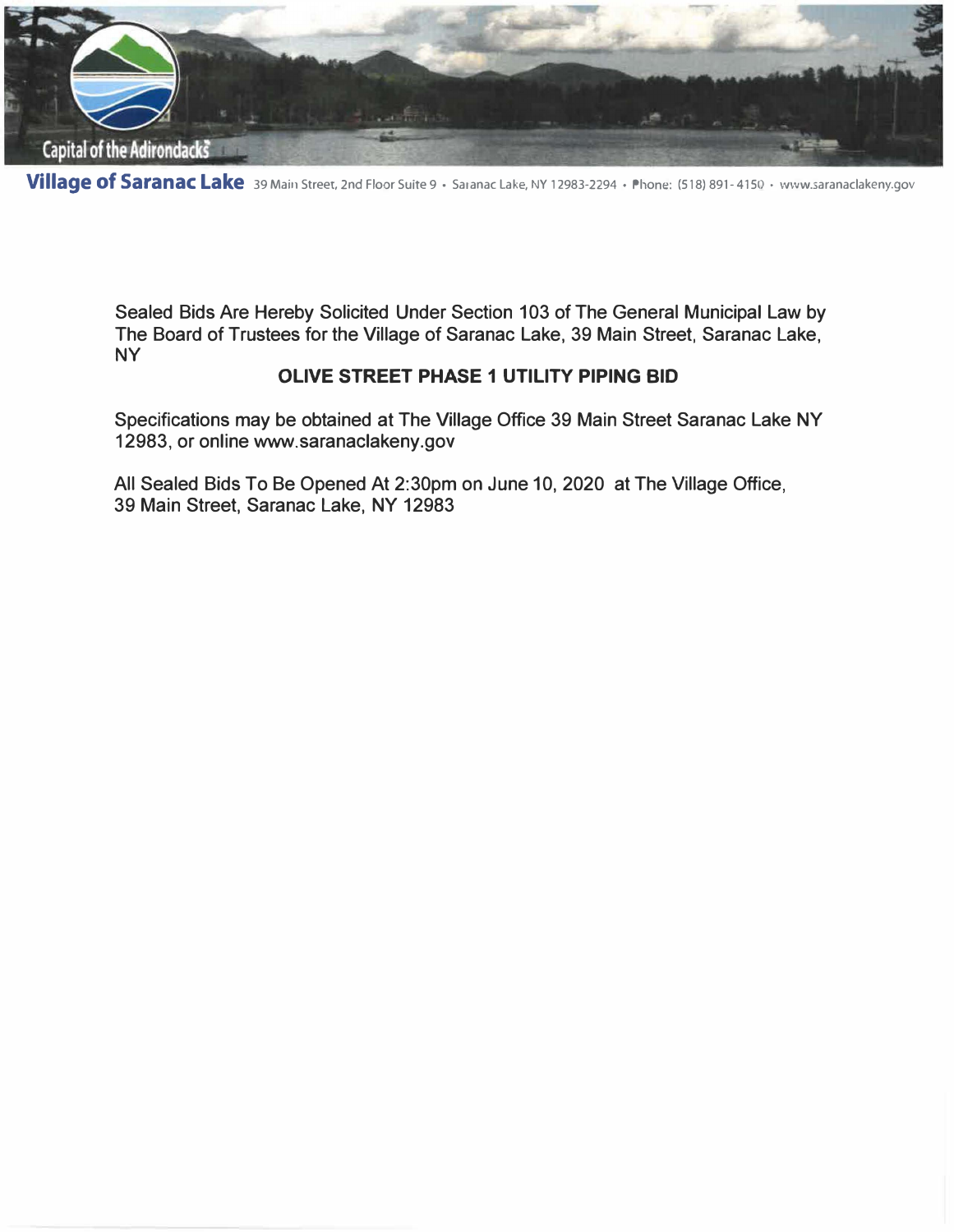

# **Village of Saranac Lake**

39 Main Street. Suite 9 Saranac Lake. NY 12983 Phone (518) 891-4150 Fax (518) 891-5928 www.saranaclakeny.gov

# **INVITATION TO BID**

### SEALED BIDS ARE HEREBY SOLICITED UNDER SECTION 103 OF THE GENERAL MUNICIPAL LAW BY THE VILLAGE BOARD OF THE VILLAGE OF SARANAC LAKE FOR THE FOLLOWING: "OLIVE STREET PHASE 1 UTILITY PIPING BID".

- 1 Bids are to be addressed to the Village Clerk and the SEALED ENVELOPE SHOULD BE PLAINLY MARKED WITH THE NAME OF THE ITEM TO BE BID AND THE DATE OF THE BID OPENING.
- 2 Bids must be detailed categorically in the same order as specification to facilitate reading and study.
- 3 The bidder must be a duly authorized representative of the company he represents for a period of at least one year.
- 4 If the bidder proposes to modify a product or service as to make it conform to the requirements of the Invitation for Bids, he shall (a) include in his bid a clear description of such proposed modifications, and (b) clearly mark any descriptive material to show the proposed modifications.
- 5 Modifications proposed after bid opening to make a product or service conform to the specifications will not be considered.
- $6 A$  non-collusion statement must accompany the bid(s).
- 7 The Village reserves the right to reject, in its sole discretion, any apparent low bid on the ground that the bidder is not a responsible bidder, based on objective criteria, including but not limited to proper capabilities, experience, equipment, qualifications and other factors.
- 8 The Village reserves the right to reject any and all bids if, in its' opinion, such action is in the best interest of The Village.
- 9 All items in the following specifications shall be deemed to include the words "or approved equal". The bidder must submit with bid, detailed specifications, circulars, and all necessary data on supplies, and services he proposes to furnish. If supplies or services offered differ from the provisions contained in this specification, such differences must be explained in detail, and bid will receive careful consideration that such deviations do not depart from the intent of these specifications and are to the best interests of the Village Board. Distributors MUST be a certified Mueller dealer. Anyone who bids this project that is NOT a Mueller Distributer will have their bid thrown out.

All federal and state taxes will be excluded. Tax exemption certificates will be furnished to the successful bidder.

### Description of the Items is as follows: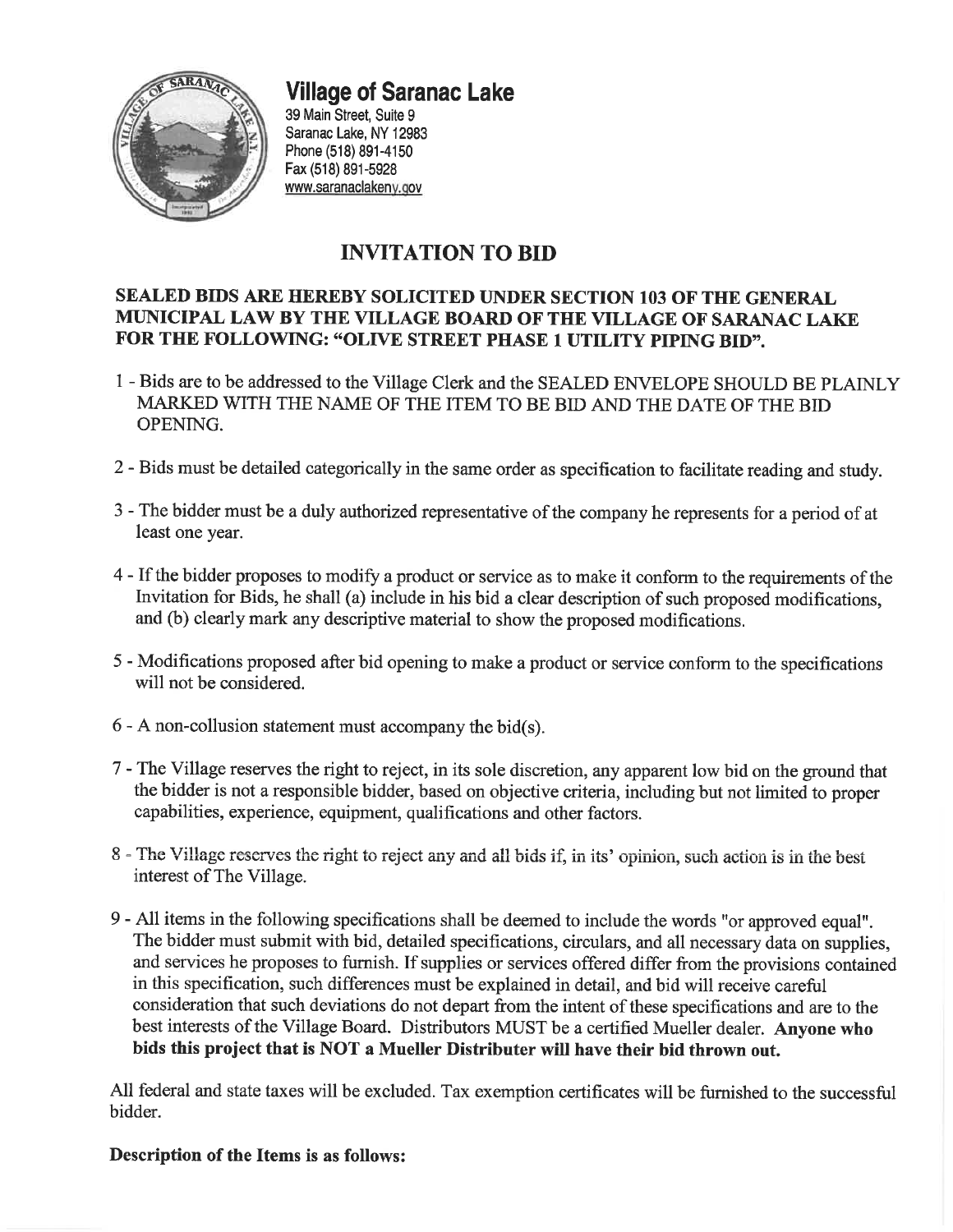**Item #1** is for the price per linear foot of 10" Class 52 Ductile Iron Pipe delivered to our facility in Saranac Lake. Price is also to include brass wedges, rubber gaskets, and pipe lubrication.

Item #2 is for the price per linear foot of 8" Class 52 Ductile Iron Pipe delivered to our facility in Saranac Lake. Price is also to include brass wedges, rubber gaskets, and pipe lubrication.

Item #3 is for the price per linear foot of 6" Class 52 Ductile Iron Pipe delivered to our facility in Saranac Lake. Price is also to include brass wedges, rubber gaskets, and pipe lubrication.

Item #4 is for the price per each for a Mueller 10" Ductile Iron Gate Valve Open Left delivered to our facility in Saranac Lake

Item #5 is for the price per each for a Mueller 8" Ductile Iron Gate Valve Open Left delivered to our facility in Saranac Lake.

Item #6 is for the price per each for a Mueller 6" Ductile Iron Gate Valve Open Left delivered to our facility in Saranac Lake.

Item #7 is for the price per each for an 8" x 6" Ductile Iron Reducer C-153 delivered to our facility in Saranac Lake.

Item #8 is for the price per each for a 10" Foster Adapter plus accessory bolt/gasket kit delivered to our facility in Saranac Lake.

Item #9 is for the price per each for an 8" Foster Adapter plus accessory bolt/gasket kit delivered to our facility in Saranac Lake.

**Item #10** is for the price per each for an  $8$ " x  $6$ " Ductile Iron Hydrant Tee delivered to our facility in Saranac Lake.

Item #11 is for the price per each for a 6" Retainer Gland plus accessory bolt/gasket kit delivered to our facility in Saranac Lake.

Item #12 is for the price per each for an 8" Retainer Gland plus accessory bolt/gasket kit delivered to our facility in Saranac Lake.

Item #13 is for the price per each for a 10" Retainer Gland plus accessory bolt/gasket kit delivered to our facility in Saranac Lake.

**Item #14** is for the price per each for  $\frac{3}{4}$ " Type K Copper (100 foot rolls) delivered to our facility in Saranac Lake.

Item #15 is for the price per each for a 34" Mueller Corporation Stop delivered to our facility in Saranac Lake.

Item #16 is for the price per each for a 34" Mueller Corporation Curb Stop delivered to our facility in Saranac Lake.

Item #17 is for the price per each for a Mueller Centurion Fire Hydrant, 5'-6" bury depth and left hand open delivered to our facility in Saranac Lake.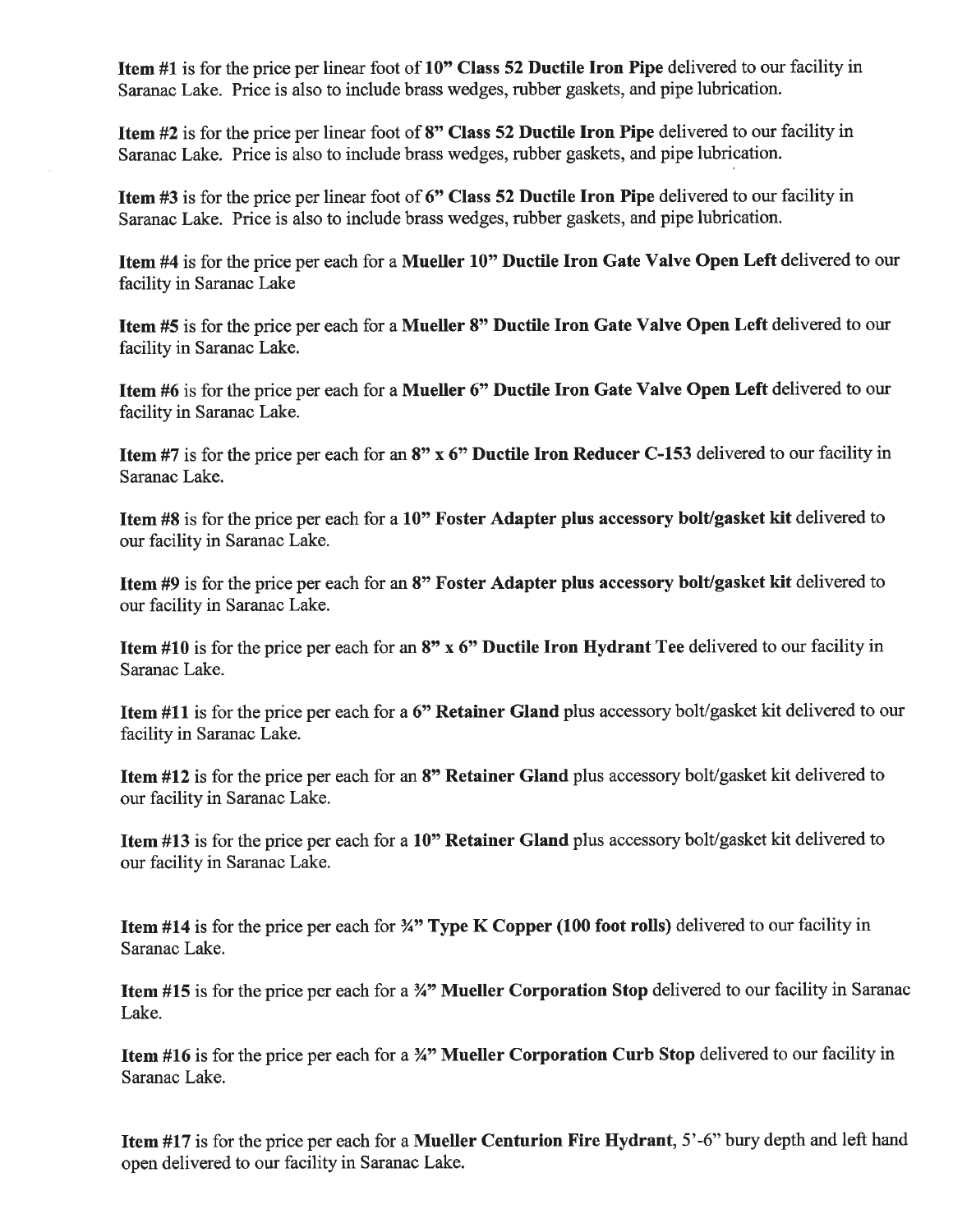Item #18 is for the price per each for 2 Piece Telescopic Valve Box delivered to our facility in Saranac Lake.

Item #19 is for the price per each for 8" Ductile Iron 45 Degree Bend C-153 delivered to our facility in Saranac Lake.

Item #20 is for the price per each for 8" Ductile Iron 22-1/2 Degree Bend C-153 delivered to our facility in Saranac Lake.

**Item #21** is for the price per each for an Erie Box  $w$  rod and steel pin (6' bury depth) delivered to our facility in Saranac Lake.

Item #22 is for the price per each for 8" Ductile Iron 11-1/4 Degree Bend C-153 delivered to our facility in Saranac Lake.

Item #23 is for the price per each for 10" Ductile Iron 45 Degree Bend C-153 delivered to our facility in Saranac Lake.

Item #24 is for the price per each for 10" Ductile Iron 22-1/2 Degree Bend C-153 delivered to our facility in Saranac Lake.

Item #25 is for the price per each for 10" Ductile Iron 11-1/4 Degree Bend C-153 delivered to our facility in Saranac Lake.

Item #26 is for the price per each for 6" Ductile Iron Caps C-153 delivered to our facility in Saranac Lake.

Item #27 is for the price per linear foot of 12" Culvert Pipe. Pipe to be either Hancor/ADS or Lane Pipe with a smooth interior and soil tight joints. Pipe delivered to our facility in Saranac Lake. Price is also to include pipe lubrication.

Item #28 is for the price per ea. of 12" Culvert End Section. End Section to be either Hancor/ADS or Lane Pipe to delivered to our facility in Saranac Lake. Price is also to include pipe lubrication.

Item #29 is for the price per linear foot of 8" SDR 26/35 PVC Pipe delivered to our facility in Saranac Lake. Price is also to include pipe lubrication.

Item #30 is for the price per linear foot of 10" SDR 26/35 PVC Pipe delivered to our facility in Saranac Lake. Price is also to include pipe lubrication.

**Item #31** is for the price per linear foot of 4" SDR 26/35 PVC PIPE delivered to our facility in Saranac Lake. Price is also to include pipe lubrication.

| <b>ITEM NUMBER ESTIMATED</b> |                   | I ITEM WITH UNIT PRICE WRITTEN IN | UNIT BID     | <b>AMOUNT</b> |
|------------------------------|-------------------|-----------------------------------|--------------|---------------|
|                              | <b>OUANTITIES</b> | <b>WORDS</b>                      | <b>PRICE</b> | BID           |
|                              | 100               | 10" CLASS 52 DUCTILE IRON PIPE    |              |               |
|                              |                   | PER L.F.                          |              |               |
|                              | 1000              | 8" CLASS 52 DUCTILE IRON PIPE     |              |               |
|                              |                   | PER L.F.                          |              |               |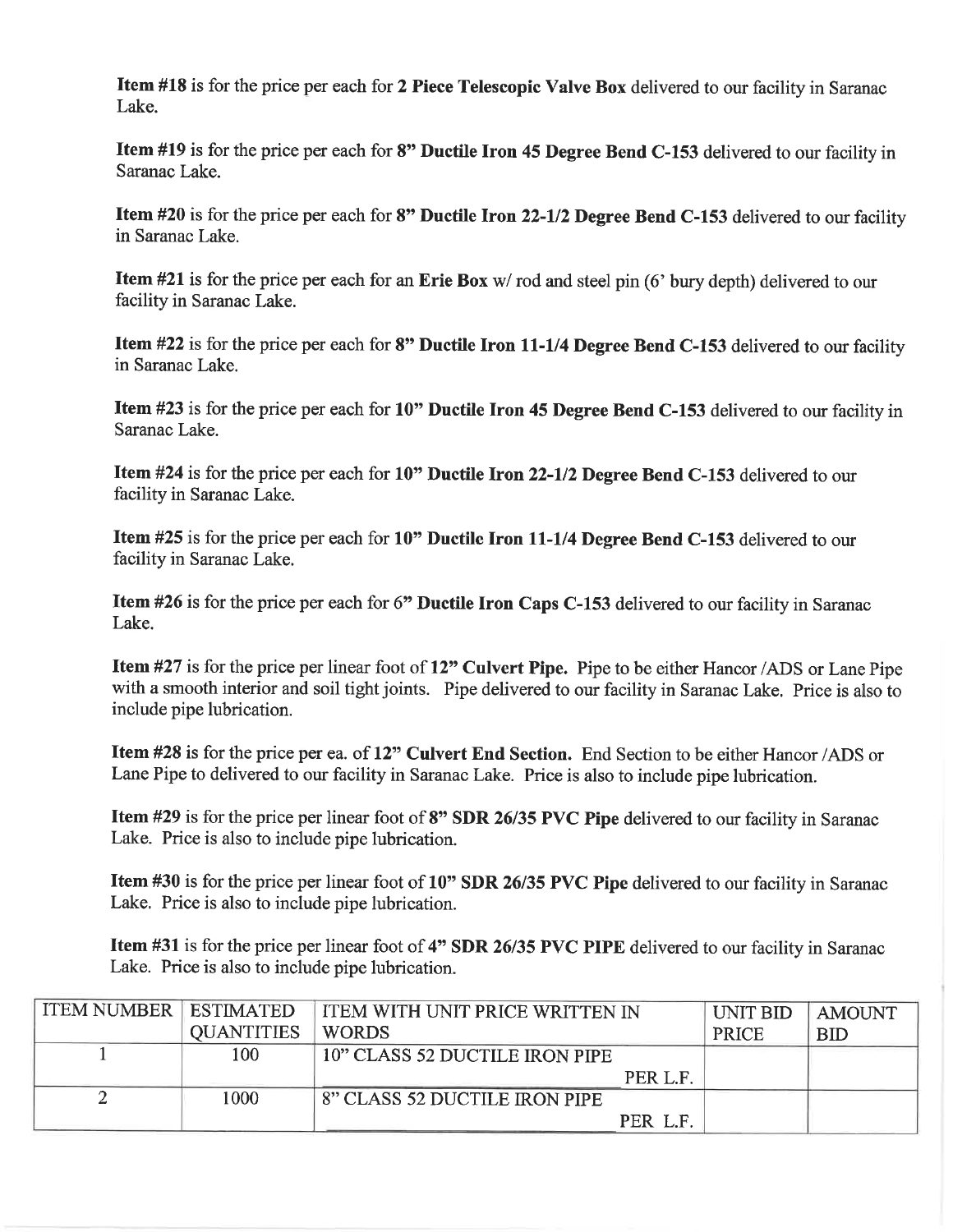| $\overline{3}$    | 200            | 6" CLASS 52 DUCTILE IRON PIPE       |  |
|-------------------|----------------|-------------------------------------|--|
|                   |                | PER E.A.                            |  |
| $\overline{4}$    | 6              | 6" MUELLER GATE VALVE               |  |
|                   |                | PER E.A.                            |  |
| $\overline{5}$    | 6              | <b>8" MUELLER GATE VALVE</b>        |  |
|                   |                | PER E.A.                            |  |
| 6                 | $\mathbf{1}$   | <b>10" MUELLER GATE VALVE</b>       |  |
|                   |                | PER E.A.                            |  |
| $\overline{\tau}$ | $\overline{2}$ | 8" x 6" DUCTILE IRON REDUCER        |  |
|                   |                | PER E.A.                            |  |
| 8                 | $\overline{4}$ | <b>10" FOSTER ADAPTER</b>           |  |
|                   |                | PER E.A.                            |  |
| 9                 | 8              | <b>8" FOSTER ADAPTER</b>            |  |
|                   |                | PER E.A.                            |  |
| 10                | $\overline{4}$ | 8" x 6" DUCTILE IRON HYDRANT TEE    |  |
|                   |                | PER E.A.                            |  |
| 11                | 13             | 6" RETAINER GLAND AND KIT           |  |
|                   |                | PER E.A.                            |  |
|                   |                |                                     |  |
| 12                | 31             | 8" RETAINER GLAND AND KIT           |  |
|                   |                | PER E.A.                            |  |
| 13                | 14             | 10" RETAINER GLAND AND KIT          |  |
|                   |                | PER E.A.                            |  |
| 14                | $\overline{2}$ | 34" TYPE K COPPER 100 FT ROLL       |  |
|                   |                | PER E.A.                            |  |
| 15                | 12             | 34" MUELLER CORPORATION STOP        |  |
|                   |                | PER E.A.                            |  |
| 16                | 12             | 34" MUELLER CURB STOP               |  |
|                   |                | PER E.A.                            |  |
| 17                | $\mathbf{3}$   | 5'-6" BURY MUELLER HYDRANT          |  |
|                   |                | PER E.A.                            |  |
| 18                | 13             | TELESCOPIC VALVE BOX RISER          |  |
|                   |                | PER E.A.                            |  |
| 19                | $\overline{2}$ | 8" DUCTILE IRON 45 DEGREE BEND      |  |
|                   |                | PER E.A.                            |  |
| 20                | $\overline{2}$ | 8" DUCTILE IRON 22-1/2 DEGREE BEND  |  |
|                   |                | PER E.A.                            |  |
| 21                | 12             | 6' BURY ERIE BOX W/ PIN AND ROD     |  |
|                   |                | PER E.A.                            |  |
|                   |                |                                     |  |
| 22                | $\overline{2}$ | 8" DUCTILE IRON 11-1/4 DEGREE BEND  |  |
|                   |                | PER E.A.                            |  |
| 23                | $\overline{4}$ | 10" DUCTILE IRON 45 DEGREE BEND     |  |
|                   |                | PER E.A.                            |  |
| 24                | $\overline{2}$ | 10" DUCTILE IRON 22-1/2 DEGREE BEND |  |
|                   |                | PER E.A.                            |  |
| 25                | $\overline{2}$ | 10" DUCTILE IRON 11-1/4 DEGREE BEND |  |
|                   |                | PER E.A.                            |  |
| 26                | $\overline{2}$ | 6" DUCTILE IRON CAP                 |  |
|                   |                | PER E.A.                            |  |
|                   |                |                                     |  |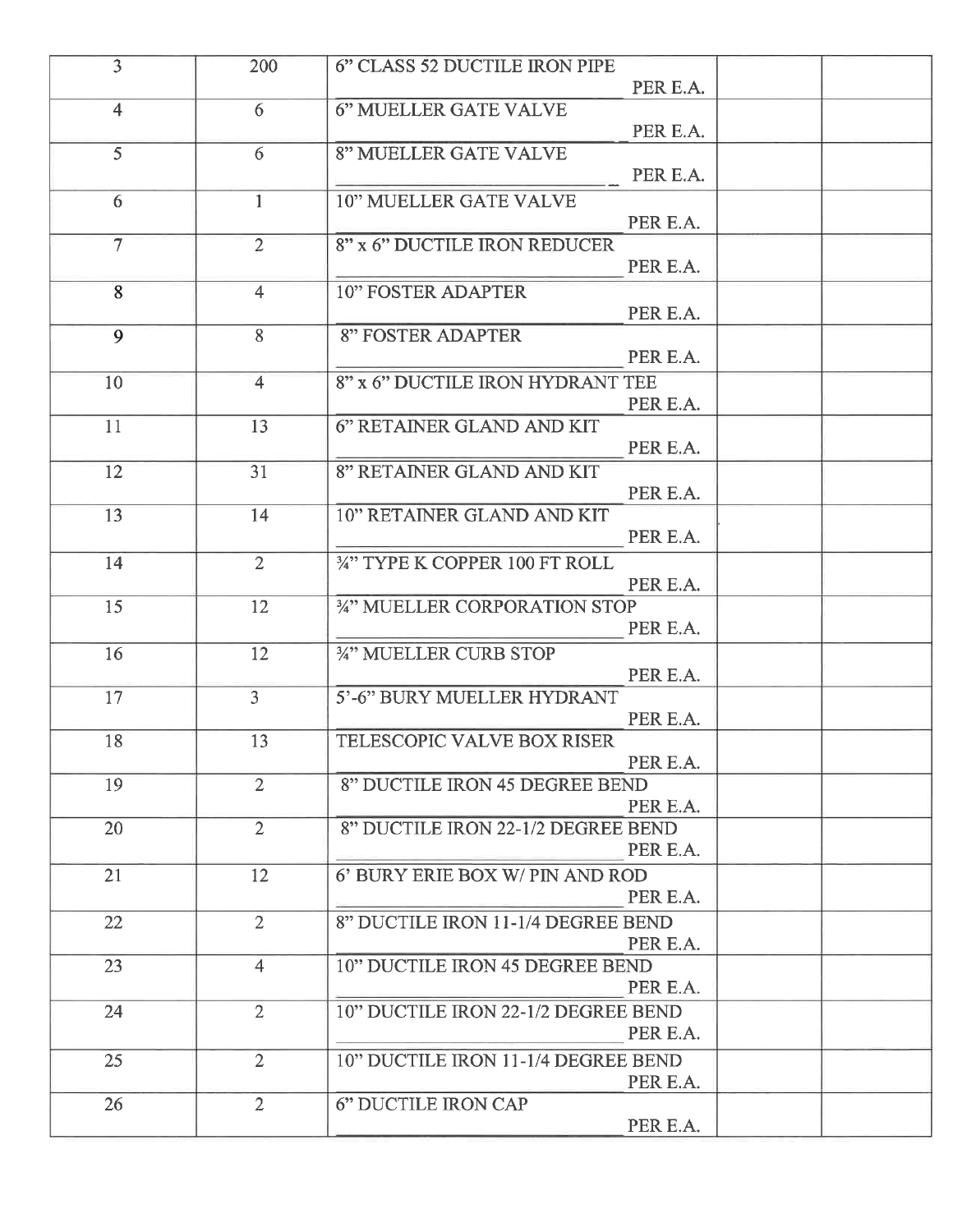| 27 | 360          | <b>12" CORRAGATED CULVERT PIPE</b><br>PER L.F. |  |
|----|--------------|------------------------------------------------|--|
| 28 | $\mathbf{1}$ | 12" END SECTION FOR CULVERT PIPE<br>PER E.A.   |  |
| 29 | 1050         | 8" SDR 26/35 PIPE                              |  |
| 30 | 140          | PER L.F.<br>10" SDR 26/35 PIPE<br>PER L.F.     |  |
| 31 | 210          | 4" SDR 26/35                                   |  |
| 32 | 140          | PER L.F.<br>6" SDR 26/35                       |  |
|    |              | PER L.F.                                       |  |
|    |              |                                                |  |
|    |              |                                                |  |
|    |              |                                                |  |
|    |              |                                                |  |
|    |              |                                                |  |

#### **THE VILLAGE OF SARANAC LAKE RESERVES THE RIGHT TO INCREASE OR DECREASE THE QUANTITY AS DEEMED NECESSARY WITHOUT AN INCREASE TO THE UNIT BID PRICE.**

SEALED BIDS TO BE OPENED AT 2:30 PM ON WEDNESDAY JUNE 10TH, 2020 IN THE BOARD ROOM OF THE VILLAGE OFFICE AT 39 MAIN STREET, 2<sup>ND</sup> FLOOR SUITE 9, SARANAC LAKE, NY 12983

Published: ------- -

Name of bidder:

Address: --------- -------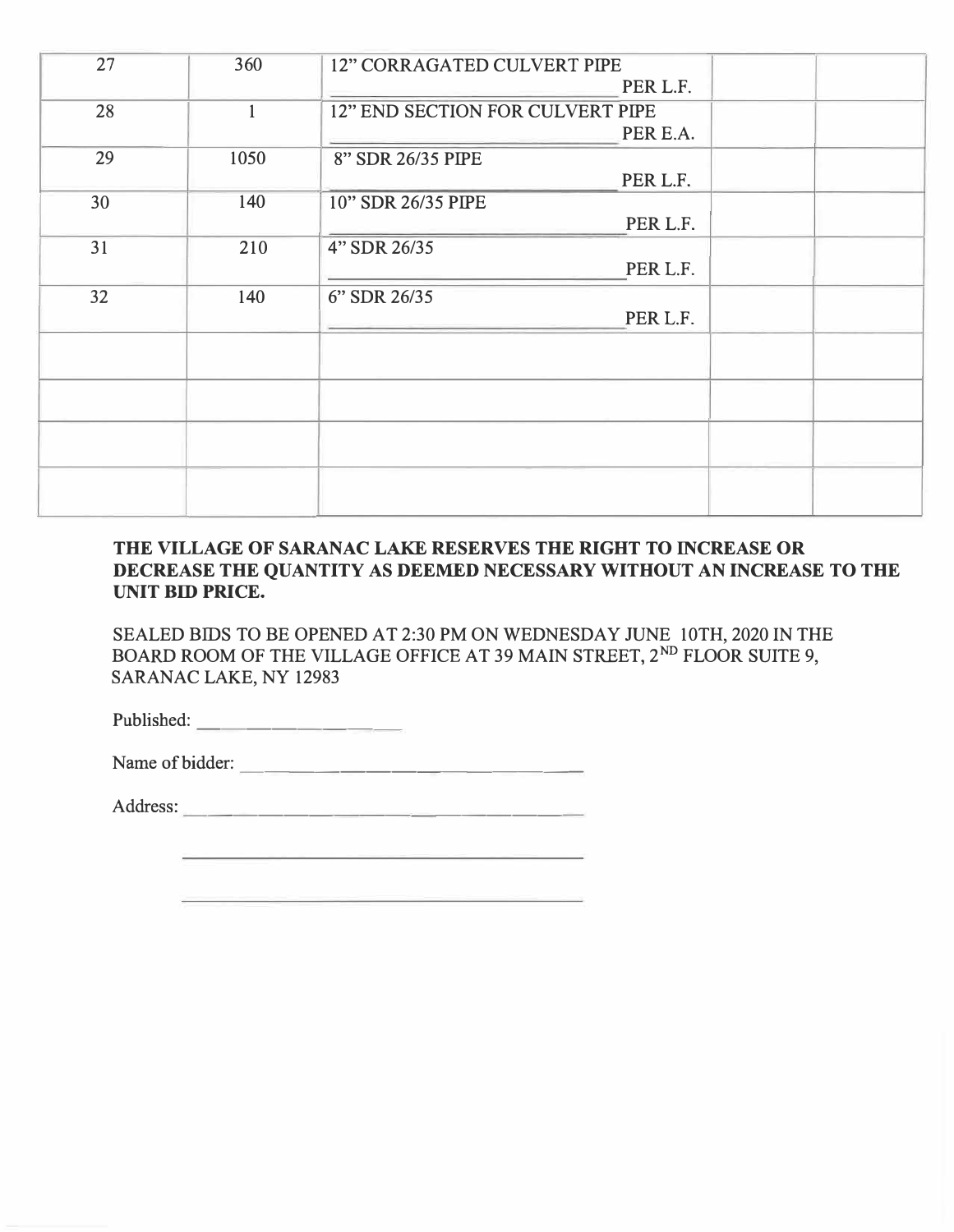## TO THE BOARD OF TRUSTEES, VILLAGE OF SARANAC LAKE, NEW YORK

#### NON-COLLUSIVE BIDDING CERTIFICATION

By submission of this bid, each bidder and each person signing on behalf of any bidder certifies, and in the case of a joint bid, each party hereto certifies as to its own organization under penalty of perjury, that to the best of his knowledge and belief:

- 1 The prices in this bid have been arrived at independently without collusion, consultation, communications, or agreement, for the purpose of restricting competition as to any matter relating to such prices with any other bidder or competitor.
- 2 Unless otherwise required by law, the prices which have been quoted in this bid have not been knowingly disclosed by the bidder prior to opening, directly or indirectly, to any other bidder or to any competitor; and
- 3 No attempt has been made or will be made by the bidder to induce any other person, partnership or corporation to submit or not to submit a bid for the purpose of restricting competition.

WE, THE UNDERSIGNED, PROPOSE TO FURNISH ALL MATERIALS CALLED FOR IN FULL ACCORDANCE WITH THE SPECIFICATIONS AND INSTRUCTIONS IN THE ATTACHED BID, OR PROPOSAL, AND AGREE TO ALL CONDITIONS THEREIN.

| FIRM:             |                                          |
|-------------------|------------------------------------------|
| <b>ADDRESS:</b>   |                                          |
|                   |                                          |
| PHONE NUMBER:     |                                          |
| <b>SIGNED BY:</b> |                                          |
| TITLE             | the property of the property of the con- |